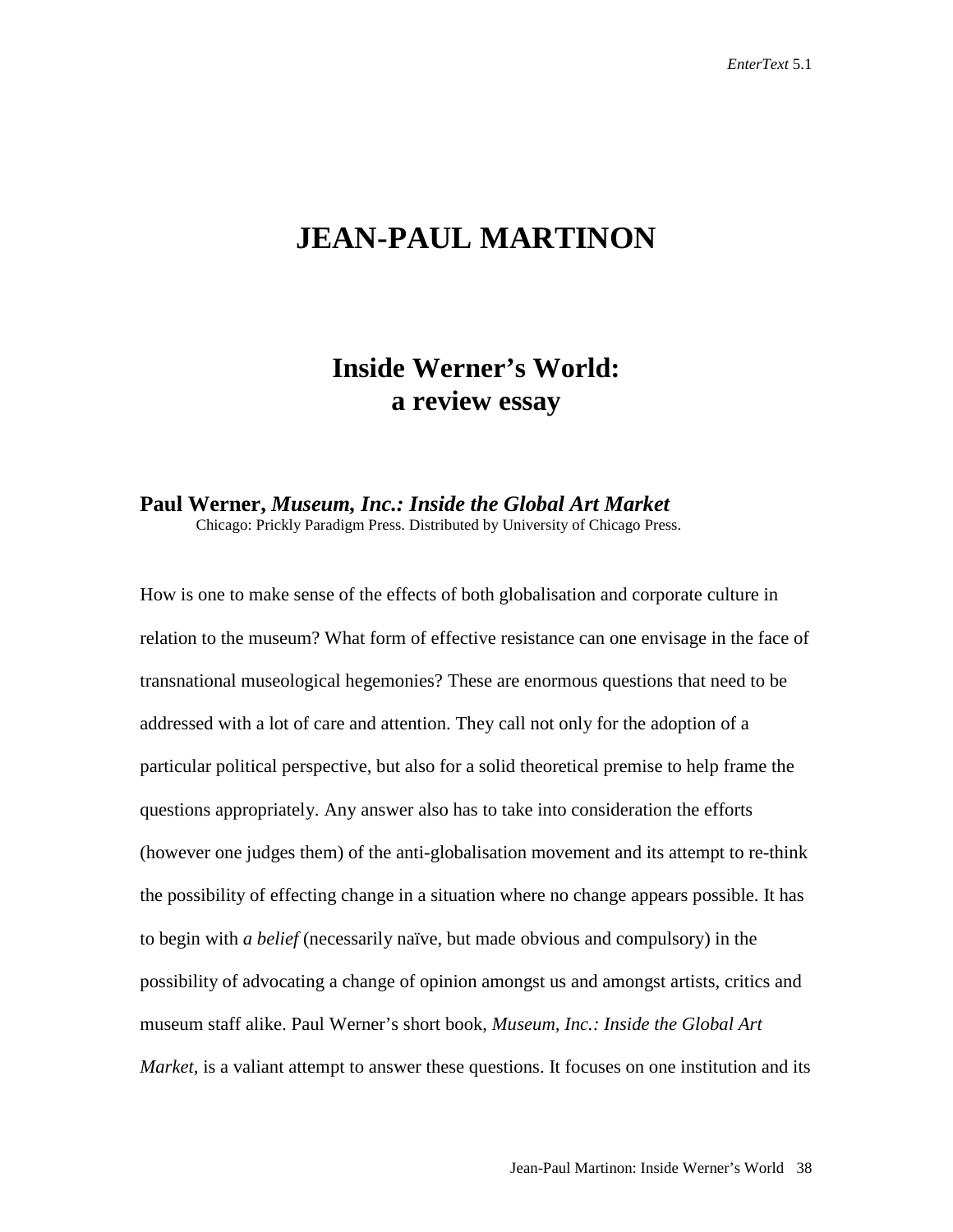expansionist agenda and proceeds to raise a number of issues relating to the recent changes that have led this institution to abandon its national status to take on a global dimension. Besides this laudable attempt to tackle a burning and difficult issue, Werner's book is unfortunately not *the* book that will provide the answers to these questions.

The first thing that one notices reading Paul Werner's book, *Museum Inc.: Inside the Global Art World* is that it is above all a monologue. Werner simply talks to himself saying, "Yes, I am right in saying all these things about museums and their recent corporate tendencies." This monologue has several characteristics. Firstly, it is a monologue from Werner *to* Werner and not from Werner to the reader. This is plainly obvious if one pays attention to the way in which the author talks to himself: "…Art in General belongs to none, except that in practice it belongs to those who own the museum—those who set the terms of the debate, *remember*?" (p.12), "Mighty white of them, *eh*?" (p.14), "Doesn't exactly make sense, *does it*?" (p.16), "*See*, you can learn all kinds of things at the museum" (p.19), "Invisible Hand, *my foot*" (p.22), "—*you know*, three-market model" (p.33) (all emphases mine). *Remember, eh, does it, see, my foot,* are all interjections directed from Werner to Werner. There are also, it is true, some occasional interpellations *to the reader*, but these are never intended as an invitation for discussion, they are questions that do not call for answers. "Just *remember, dahling*: it is better to look free-marketous than to be free-marketous" (p.36), "Get that, *boy*?" (p.40), "*Go tell* Marat" (p.48). There is also one instance when the author simply elicits the reader to attend *not* a dialogue, but *a further monologue* (and at a price): "Whether that makes me a laissez-faire capitalist, I don't know. Buy me a drink and *I'll tell you*" (p.33).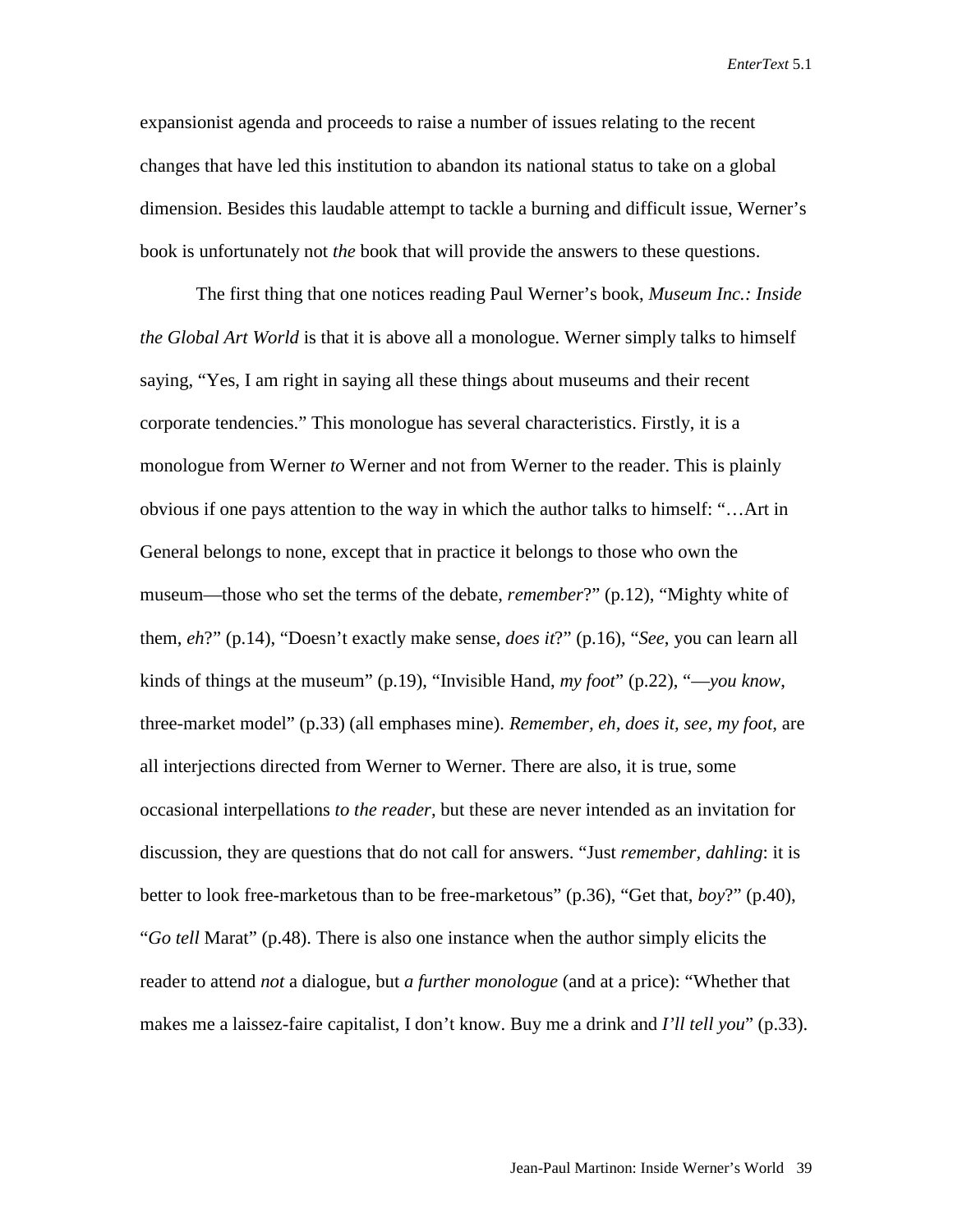There is nothing intrinsically wrong with monologues. Many recent practitioners of art criticism and theory choose this style of writing in order to perform their practice with subtlety and nuance. The problem in our context is really the fact that the monologue is a rant. The problem with a rant is that it is usually repetitive, monotonous and unconvincing. A rant comes from an obsession, a feeling that completely occupies the mind. There is no space here to analyse or uncover the origin or the reason for Werner's compulsive obsession. What can be analysed is *the object* of his rant. The object of a rant is often an object of desire and lust. In our case, this object is Thomas Krens, Director of the Gug Foundation (Gug: buy me a drink and I'll tell you the rest of the word). *Museum Inc.* is not an address *to* Krens as such (that would be opening a dialogue); it is a desperate plea for K's attention  $(K: ibid)$ . The first page of the book clearly shows the ambiguity of this object of desire and lust: it starts with "Actually, I kinda liked Tom Krens" (note the past tense and the use of the word "actually" clearly indicating that this object of desire and the desire itself are not objects of the imagination). Further down, the reader is told that "It's nothing personal. I rarely saw Krens, spoke to him only once, and he never spoke to me except near the end when someone must have told him *you're supposed to make eye contact with the crew* when the ship is sinking" (p.4). We have here the perfect justification for the rant: on the one hand, disbelief in recognising the object of desire, admiration, fear or lust and on the other, resentment that this object (this subject) is not responsive to the calling.

It is true that rants can also be a good thing, especially if they end up producing something useful. Unfortunately, in this case, the rant is fruitless. In fifty-seven pages Werner produces nothing. His book is a pure act of self-acknowledgement and self-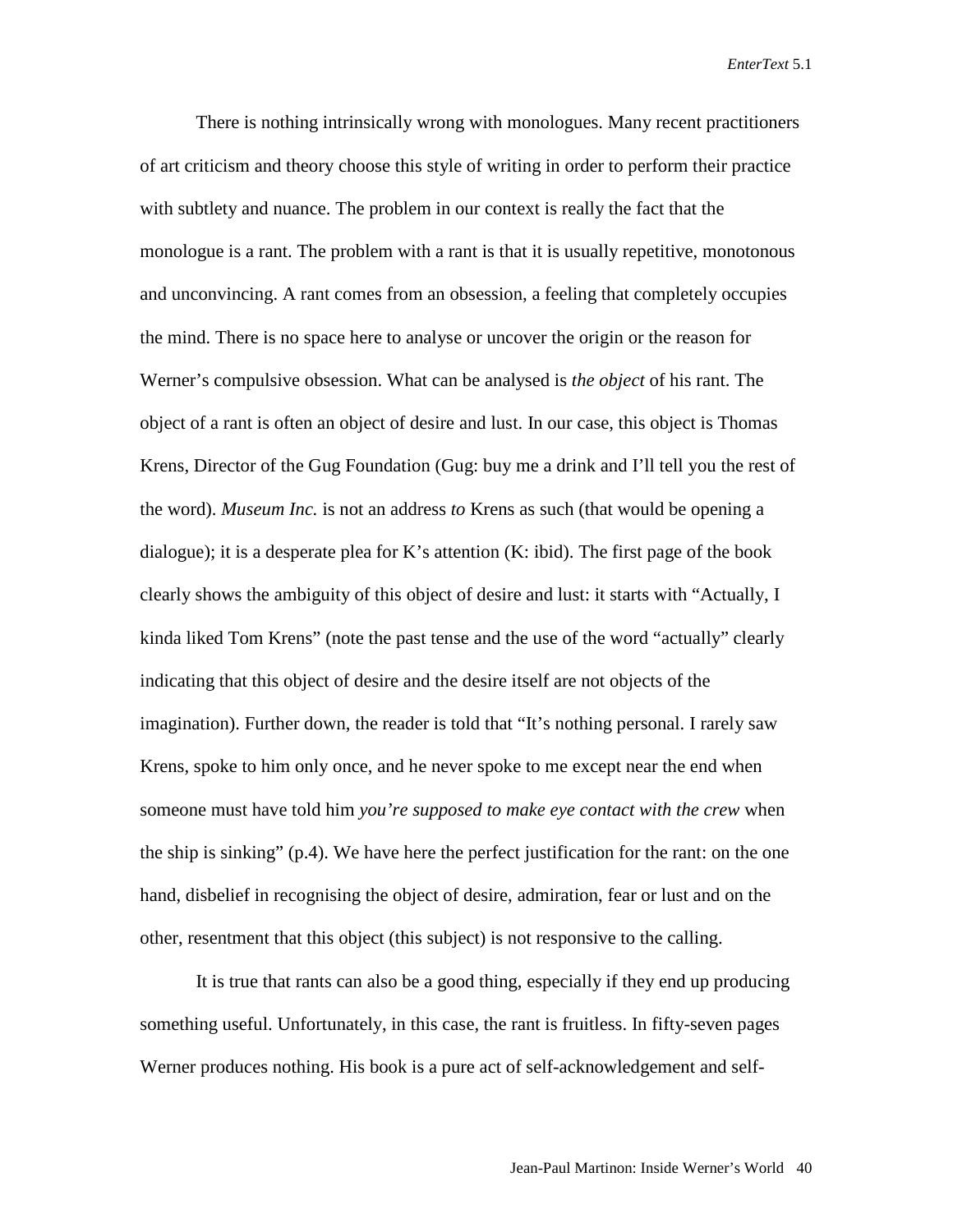affirmation. It states that Werner is someone who can disengage himself from museum audiences and who can also tell us what museums are *really* all about. And this is the most frustrating and irritating aspect of *Museum Inc.* Werner has *no* vision. He does not propose an alternative to K's megalomaniac vision. He only complains. While reading Werner's rant, one cannot help but wonder what the Gug would look like if it was run by Paul Werner. The Gug as a long moan about the state of art in the world? This lack of vision, or this lack of understanding that K's free-market capitalist museological venture is not unique, is what always brings us back to Werner's object of lust. The reader's attention never manages to stay away from the mechanisms of lust and desire that are unconsciously or not instilled in this book. This is made even worst by the fact that the book is incredibly parochial. Although Werner accompanies K across the world to the various Gugs, the book stays firmly in New York. It is a vision of the world from Manhattan. The book pretends that it is about the global art market, when in fact it is about Werner's Central Park views of Krens' vision of the world. The book should really be called: *Museum Inc.: Inside K's world*. At no point in his book, does Werner acknowledge the fact that there are other museum directors who also have global corporate ambitions. More importantly, at no point in his book, does Werner acknowledge that, God forbid, there are also in the world, museum directors who have non-corporate global ambitions.

The main problem is not so much the rant, it is not even the autism of the book or the innumerable things that are missing in a study of this kind; it is how wishy-washy the politics are. There are many references to various key thinkers. Schiller, Benjamin, Habermas, Bourdieu, etc., are all there. However, one cannot help but wonder if these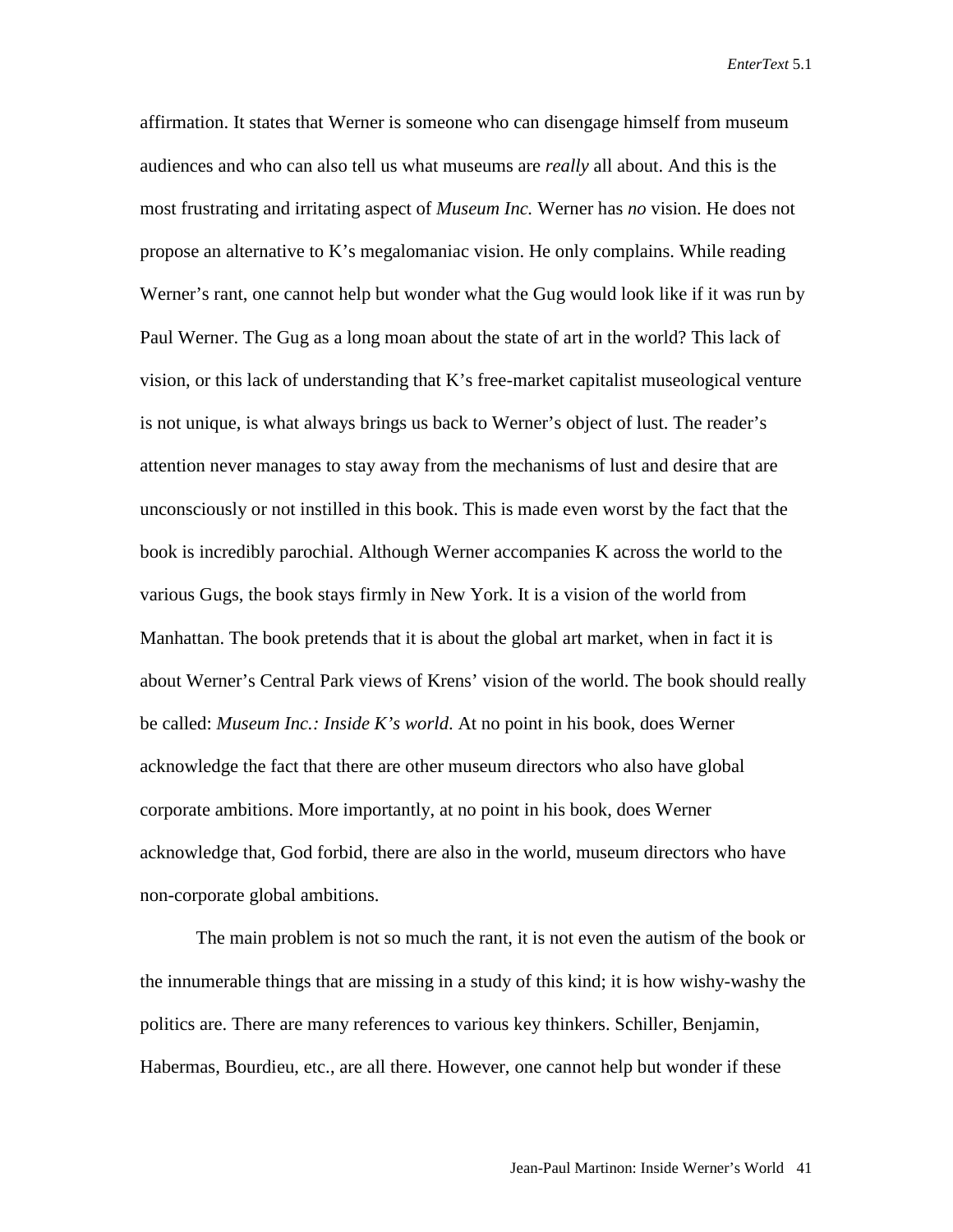thinkers are really the right ones for this topic. What do Schiller or Habermas really have to say about globalisation? Even if these references were relevant, or even if they were made to be relevant (which would have amounted to a great achievement), they are unfortunately left unexplored. It is as if these authors and their thoughts exist only to beef-up occasionally a monologue and not as elements of an on-going dialogue around the world. Werner is *on his own* telling us that, hey, *he* is the only one really to think about this. Not unlike an undergraduate essay, with its endless narrative diversions (do we need another account of the Motorcycle show?) and numerous sweeping statements, the book never manages to engage in any serious way with the issues developed by these authors. It's all slapstick commentaries that have no other aim but to draw the reader's attention, again and again, to the wittiness of the author: yes, yes.

As stated at the start of this review, the main issue in this book, rant, moan is globalisation and its perverse effects on museums worldwide. Many thinkers, writers, academics, critics and curators have attempted to address this issue. If one stays within the small realm of fine art, the examples are numerous. The theme of the last Documenta (shock horror: a world exhibition not related to the Gug or its programme) is one example amongst many of an attempt to address this issue. A quick glance at the catalogue shows that the curators and writers of this exhibition worked hard in trying to make sense of the effects of both globalisation and corporate culture in relation to art and the museum by using well-known models of thought on these issues (taken from the work of Deleuze, Nancy, Negri, etc.). Cross-referencing and a little further research shows that the issues have been discussed in many other instances and on many other occasions. What happens to all this in Werner's rant? Everything is reduced to K's *privileged* world and his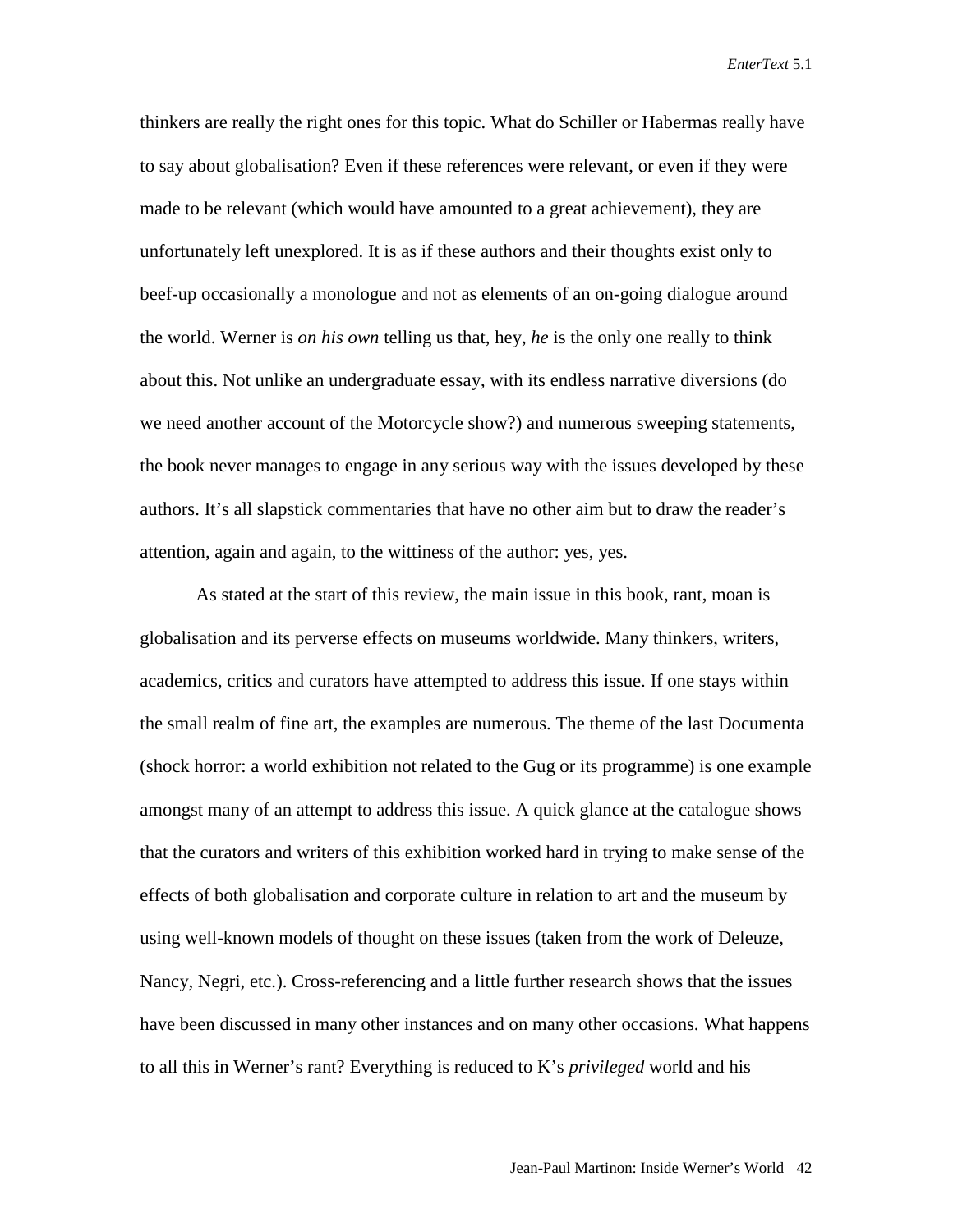expansionist vision. At no point does Werner actually discuss what the word "global" means. Global? World? Mondialisation? Multitude? What's all that? Everything is subsumed to pragmatic good-old-fashioned Werner-sense. There is never any sense that the issue of cultural globalised economy has in fact a wider set of causes that have been addressed many times by many scholars and that no analysis on this topic can be done without some form of acknowledgement of how this issue is now treated.

The task for any reviewer of a book of this kind is not to fill in the gaps or rewrite the book. It can only be to rethink *the premise* of the book. This premise focuses on this simple question: how can one deal with the museum expansionist corporate greed? To ask this question is effectively to propose to rethink the political dimension of Werner's book: how can one challenge or even *react against* K's ambitious plans? If one is not going to simply moan or be jealous or envious, if one is not going to limit oneself to conventional museum histories, then, what position can one take? If it is indeed impossible to see any alternative to the corporatist tendencies of museums, then how can one react against it? These questions are not intended to provide answers, but to show that in the context of *Museum Inc.: Inside the Global Art World*, one has no choice but to begin (again and again, *for there is no end to this*) by throwing the premise of a reflection on museums and the political.

In an age of savage capitalism, there is effectively no possibility for a selfdefeating rant against enemy A or B, K or Gug. In fact, there is not even the possibility of balance or poised reflection on the issue of the political in relation to museums. We are faced with incalculable or unquantifiable forces rather than one identifiable enemy or adversary such as K or to take a parochial example for England: Nicholas Serota, Chief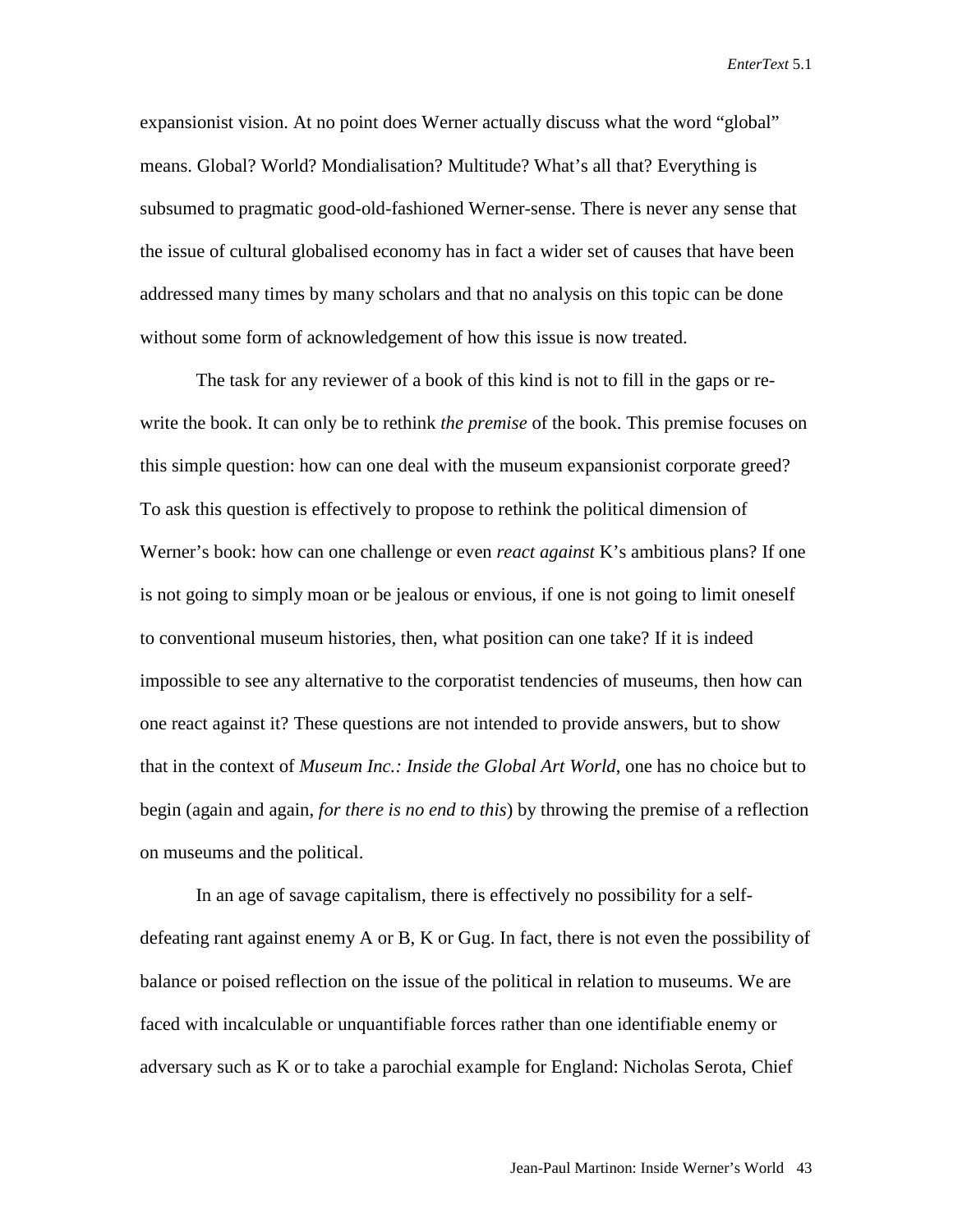Executive of Tate Enterprises. These forces—in this case globalisation—represent the real threat to the point where the very concept of political responsibility becomes potentially incalculable. Who is responsible for what, at what stage of planning, in the face of what juridical body? Is it really Thomas Krens and his nasty corporate ideas or is it the nation state that is responsible for our globalised culture? There are no answers to these questions. Krens is *at once* responsible for corporate museum culture *and* a pawn in the much wider problem of globalisation. Perceived in this way, the compulsive obsession and the need for a rant evaporate. Without an identifiable enemy and/or without a real adversary, there is, even for the mighty  $K$ , no longer the possibility of thinking carefully and coherently about a political strategy or a course of action.

Because it is no longer possible to pause and reflect on the political and because it is no longer possible to identify an enemy, it would seem that there is only one imperative left. This imperative is to call *constantly* to wage war against war, whether this war is called globalisation or museum corporate culture. The imperative *constantly* to wage war against war has only one aim: continually to shake the foundations and to prevent at all costs the possibility of peace and reconciliation, therefore the possibility of closure. This imperative is therefore to subvert all forms of evidence that would establish a practice, a commonality, a global conception of art, a particular typology of museum structure, a specific conception of a director's duties, all the way to the very concept of humanity and that of the political as such.

The idea of calling to wage war on war is effectively a call to think the political amongst the ruins of leftist politics and against the imperialism of neo-liberal doctrines. In other words, the idea of calling to wage war on war is effectively a call *to concentrate*

Jean-Paul Martinon: Inside Werner's World 44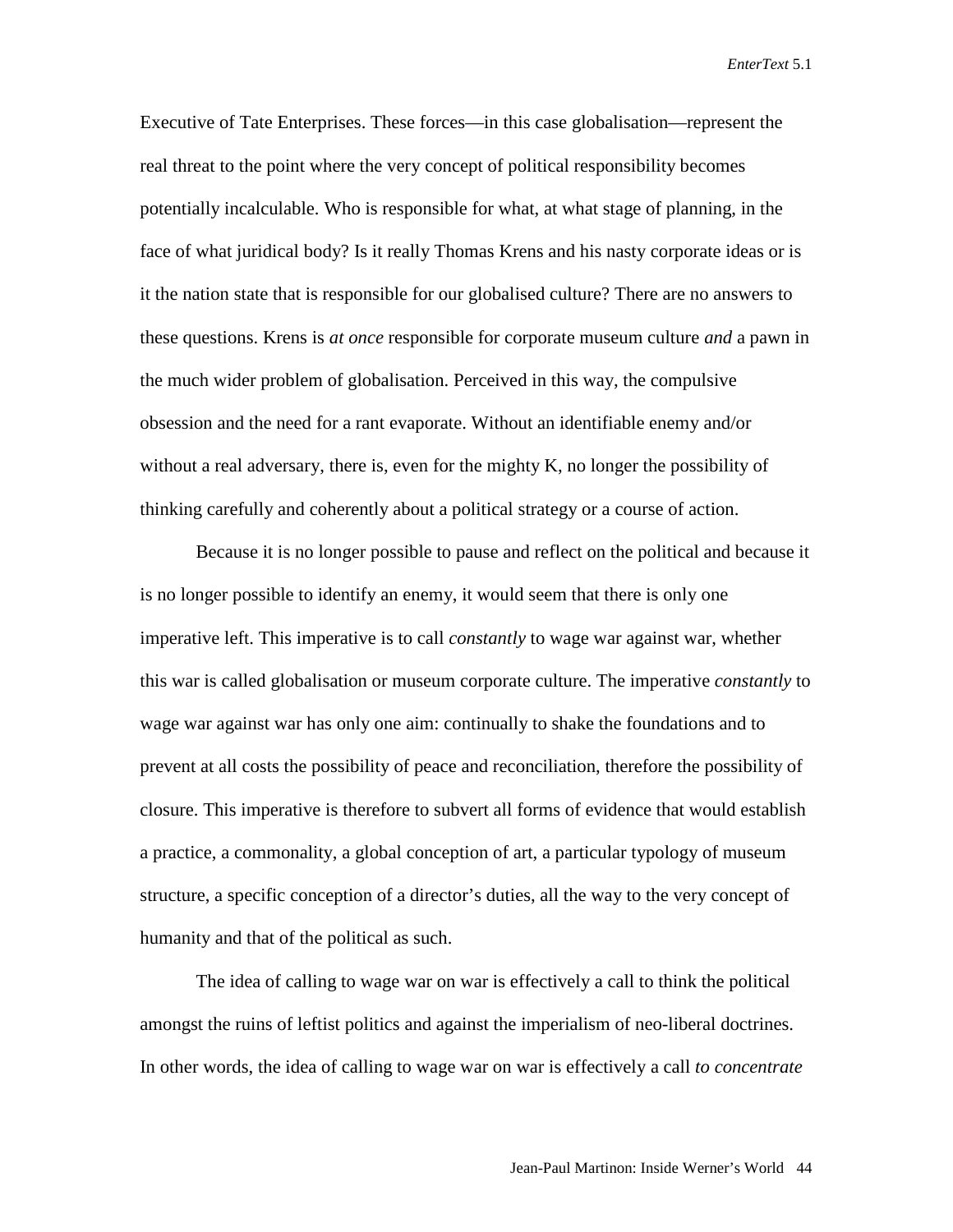not on the mechanics of corporate America or its hegemonic museum policies, but precisely on what Marxism left behind at the end of the cold war. There is no escaping this. Why again Marx? Why go back to this old inheritance when neo-liberalism works so well, as Werner keeps telling us? The crucial aspect of this inheritance can be expressed with one short question: how, in a post-Marxist context, does one keep the struggle (Marx's key notion) *at the level of* struggle? How does one wage war against war *without envisaging an end or a resolution* to this war? Phrased again differently, how does one maintain metamorphosis at the stage of metamorphosis and this without rest? Phrased yet again in a different context, how does one accept the idea of an action that has no other end but to maintain the action at the stage of action? In relation to Werner's text, this question would become: how does one actively participate in re-thinking the Gug *while* K or his greedy megalomaniac successors remain(s) in power? A question without a moan, a ferocious question that can be taken either theoretically (re-thinking the museum in a globalised culture) or practically, entering the Gug (for example, like those guys in the film *The Yes Men*) and denouncing or working *closely* with K, slowly to change his views.

In both cases, the most important thing is the fact that one has to maintain an activity that has *no end*, that *cannot* have an end. This imperative has one simple reason. It is no longer possible to *figure* the future as promise. In relation to museums, this reason can be transcribed in the following way: it is no longer possible to figure an ideal museum in the future. What Werner complains about is that the museum is no longer a temple of learning, but a corporate atrium of finance. This complaint is based on the premise of *an unacknowledged figure of an ideal future museum*: one not dependent on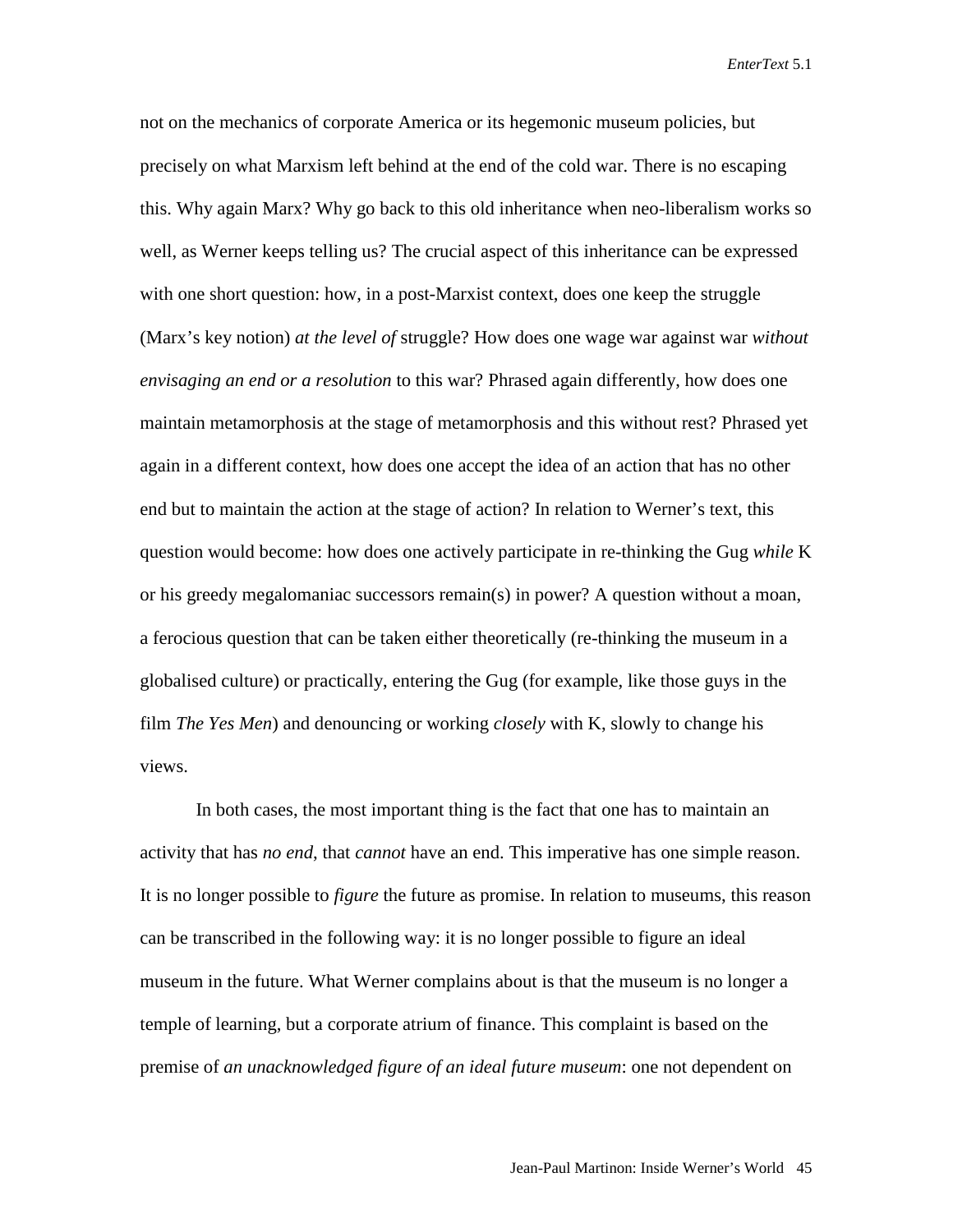money, but entirely dedicated to beauty and knowledge. But who, besides Werner obviously, can still base their thinking on such a premise? The idea of hanging onto an idealised vision of the museum has today frayed to such an extent that it is no longer recognisable. The future (in a Hegelian-Marxist sense) is no longer an organising principle. However much we love it or hate it, we have no choice but to acknowledge that globalisation has forced us into an empty notion of progress, a purely economic notion that still attempts to answer the totalising question of history.

With this perspective, the question put forward above about a permanent call for war becomes this: what political gesture can one propose in a situation where there is no longer an ideal in the future and the future can no longer be articulated by the promise? In other words, how can one keep the struggle at the level of struggle when there is no longer the promise of an end to the struggle in the future? In other words still: how can one resist K without basing one's resistance on simply rejecting his expansionist vision and naively embracing an idealised vision of the museum?

Perhaps the only answer to this question is to propose to recuperate this old and dusty future ideal (justice, liberation, egalitarianism, the proletarian state, absolute knowledge, museums as centres of learning and contemplation) from its state of alwaysbeing-yet-to-come or irretrievably past and to place it centrally and in all peripheries of human activities. The only way to do this is no longer to conceive the ideal (museum) as something lying dormant somewhere in the future awaiting its eschatological moment. It cannot even be conceived as structured by a promise of a justice to-come in a Derridean sense. It can only be concretely acted out or taking place here and now with every human gesture and through every single political agency, and this whatever its state of ideality.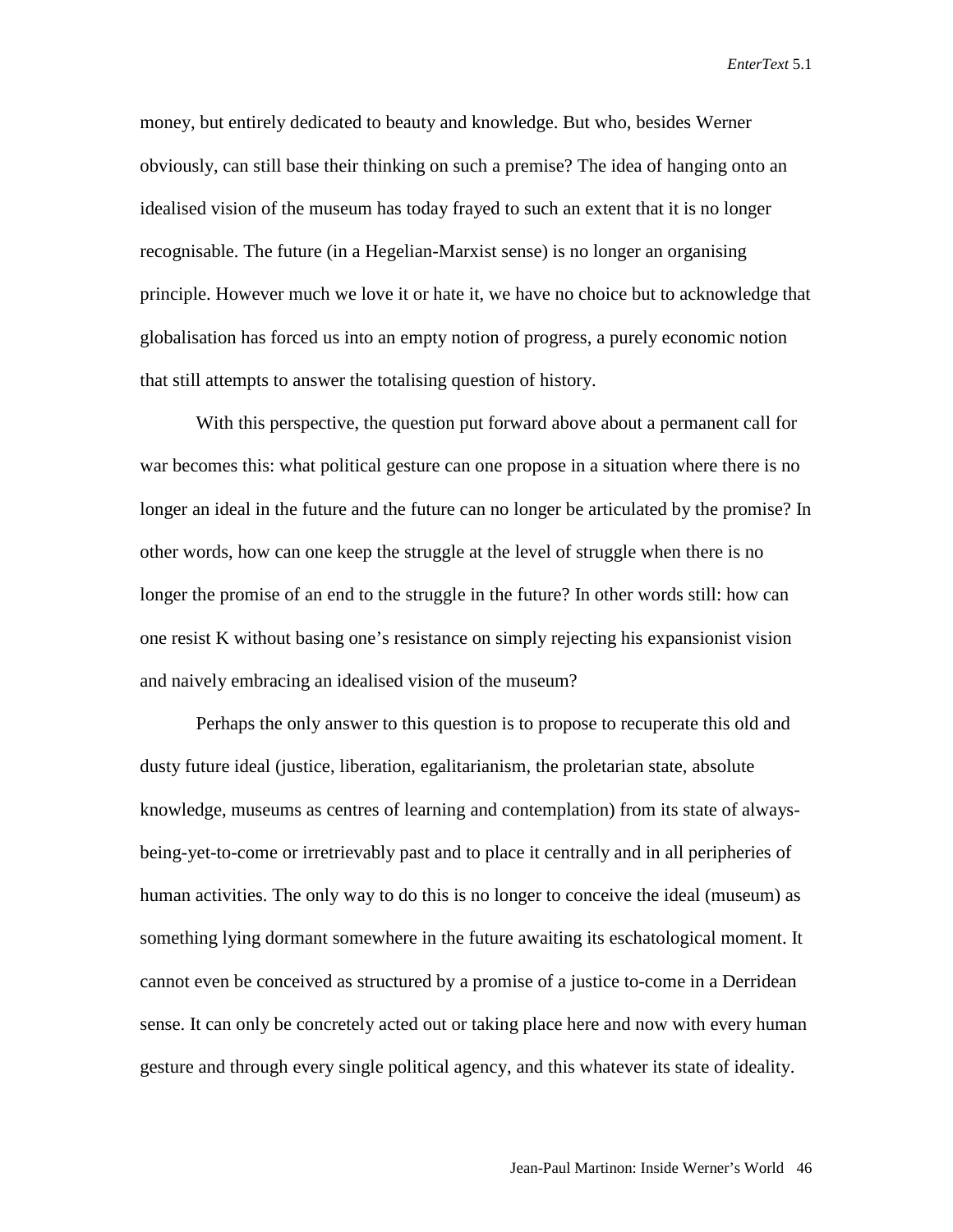In this way, the perfect museum becomes no longer a goal to be attained, but a *presupposition* that is not only always in *need* of constant verification, but is also in a constant *state* of verification.

From this presupposition, all forms of prognosis, projection, hope, etc. (and I include here both K's hopes of ever-lasting universal expansion and Werner's unacknowledged dreams of a less greedy museum) usually directed towards a time to come, expose themselves as occurring here and there, and at all times, that is, in no other time but the present time. Political activism in return becomes not the pursuit of political or social *ends* (for example, calling for K's resignation or for the abolition of corporate culture), but *the measurement of ideality* itself: a measurement that is not dependent upon the coming of the future, but upon the performance of the world in general and of the museum in particular. This measurement of ideality represents all the actions that occur here and now, from the political agencies of artists, critics and lecturers all the way to the efforts of the majority world to stop the global economic dictatorship of both the US and the EU. This measurement is not conceived as the evaluation of a situation (the Gug's expansionist programme) in relation to an imagined or real standard or principle (the Gug as it was originally conceived or as it "should" be in Werner's mind), but as the quick fading marking of the world, one that changes every second of time.

Conceived in this way, one can indeed say that there will never be a "better museum" or a "better Gug." There can only be an act of differentiation, an act that will make a difference, therefore a measurement of ideality. No matter how one positions oneself politically in the great swarm of possibilities and dead-ends that constitutes our contemporary world, one is always necessarily in a position of productivity and of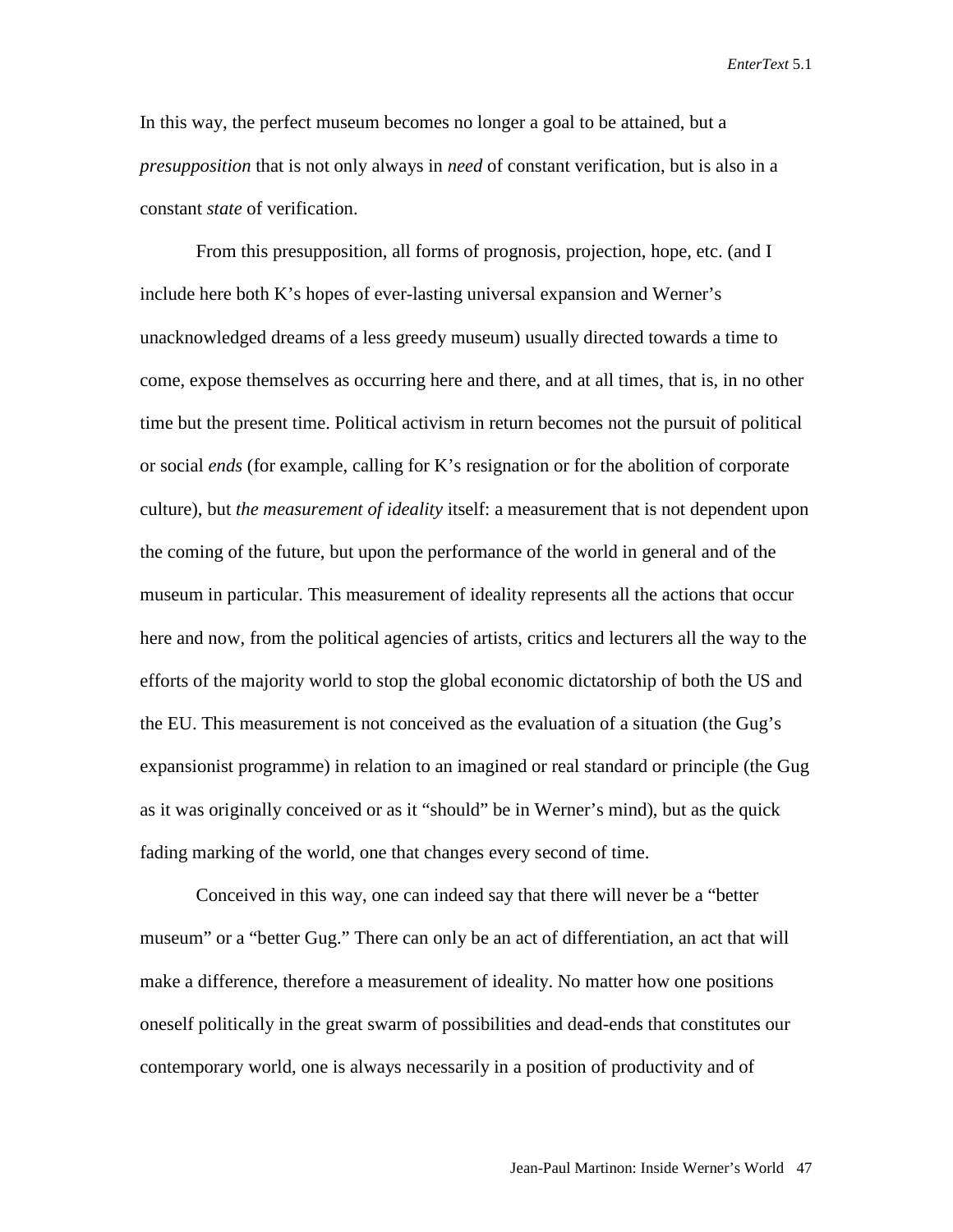expenditure, over the edge of the abyss of the creation or invention of language. The result becomes a simple change of attitude. If one were to write a short book titled *Museum Inc*., one would have to begin with a discussion on the necessity of inventing new protocols (ethical or otherwise) to address the issue of our current globalised museum culture. To propose or invent these protocols is not to put forward the museum as an object of positivistic knowledge or of programmatic rationality, but to put the museum forward as a community of subjects (good, bad, "cretins" (Werner, p.5) and geniuses) in which the thinking that makes the museum what it is today constitutes the performativity of ideality itself. In other words, this means not to put forward the meaning of the museum (in the past, the future or in an illusory "here and now"), but the museum *as* meaning and this, even if it comes packaged ready for consumption.

Free of the imposition of a museum ideal lying ahead in the future and of its necessary promise, a political engagement—like the one that Werner should have taken in his book—therefore becomes a *creative* act that shapes that which is to-come, the multifaceted and contradictory world that is *ours* today. This creative act or this act of differentiation has only one aim, that of realising the museum as an enterprise without objective. It is without objective because the museum no longer *has* sense, but *is* sense in the process of making sense even if, nowadays, it takes on the most hideous corporate body. It is what Kant understood with the famous expression "purposiveness without purpose" or what Agamben understands as the pure gesturality or the pure mediality of human beings.<sup>[1](#page-11-0)</sup> This creative act of differentiation is one that can only take place through the multifarious world of an infinite number of political agencies in and outside the institution or the global market. The aim of this gesturality is not to propose a praxis (that